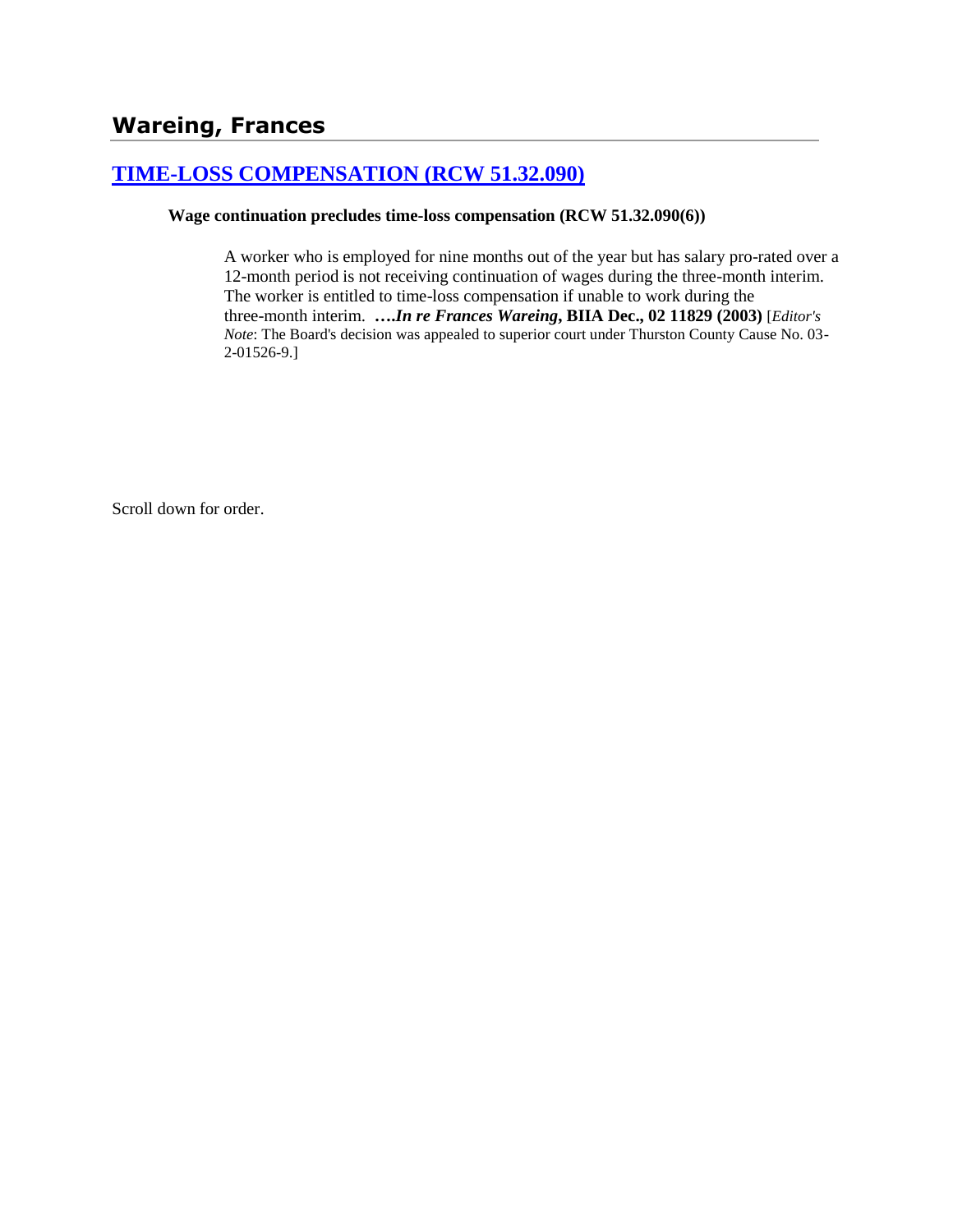## **BEFORE THE BOARD OF INDUSTRIAL INSURANCE APPEALS STATE OF WASHINGTON**

**)**

**IN RE: FRANCES J. WAREING ) DOCKET NO. 02 11829**

**CLAIM NO. W-314507 ) DECISION AND ORDER**

APPEARANCES:

Claimant, Frances J. Wareing, Pro Se

Self-Insured Employer, Yelm School District No. 2, by Reeve Shima, P.C., per Elizabeth K. Reeve

Department of Labor and Industries, by The Office of the Attorney General, per Steve Vinyard, Assistant

The self-insured employer, Yelm School District No. 2, filed an appeal with the Board of Industrial Insurance Appeals on February 21, 2002, from an order of the Department of Labor and Industries dated January 10, 2002. The order affirmed an October 1, 2001 order that directed the self-insured employer to pay time loss compensation benefits to the claimant for the periods of June 23, 1999 through August 22, 1999, and June 21, 2001 through August 19, 2001. The Department order is **AFFIRMED**.

## **DECISION**

Pursuant to RCW 51.52.104 and RCW 51.52.106, this matter is before the Board for review and decision on a timely Petition for Review filed by the Department to a Proposed Decision and Order issued on January 7, 2003, in which the order of the Department dated January 10, 2002, was reversed and remanded to the Department with direction to issue an order that informs the self-insured employer that it is not required to pay the claimant time loss compensation benefits between June 23, 1999 and August 22, 1999, and between June 21, 2001 and August 19, 2001, and to take such other and further action as is consistent with the law and the facts.

We have granted review in this matter primarily for the purpose of reviewing this Board's decision in an earlier Decision and Order, *In re Ronald W. Nilson*, Dckt. No. 94 2262, issued on August 31, 1995. The industrial appeals judge relied on the pertinent language from *Nilson* to resolve the matter in this appeal. The Department of Labor and Industries, in its Petition for Review, asks us to review our holding in the *Nilson* case, and for reasons we set forth below, we have decided to do so.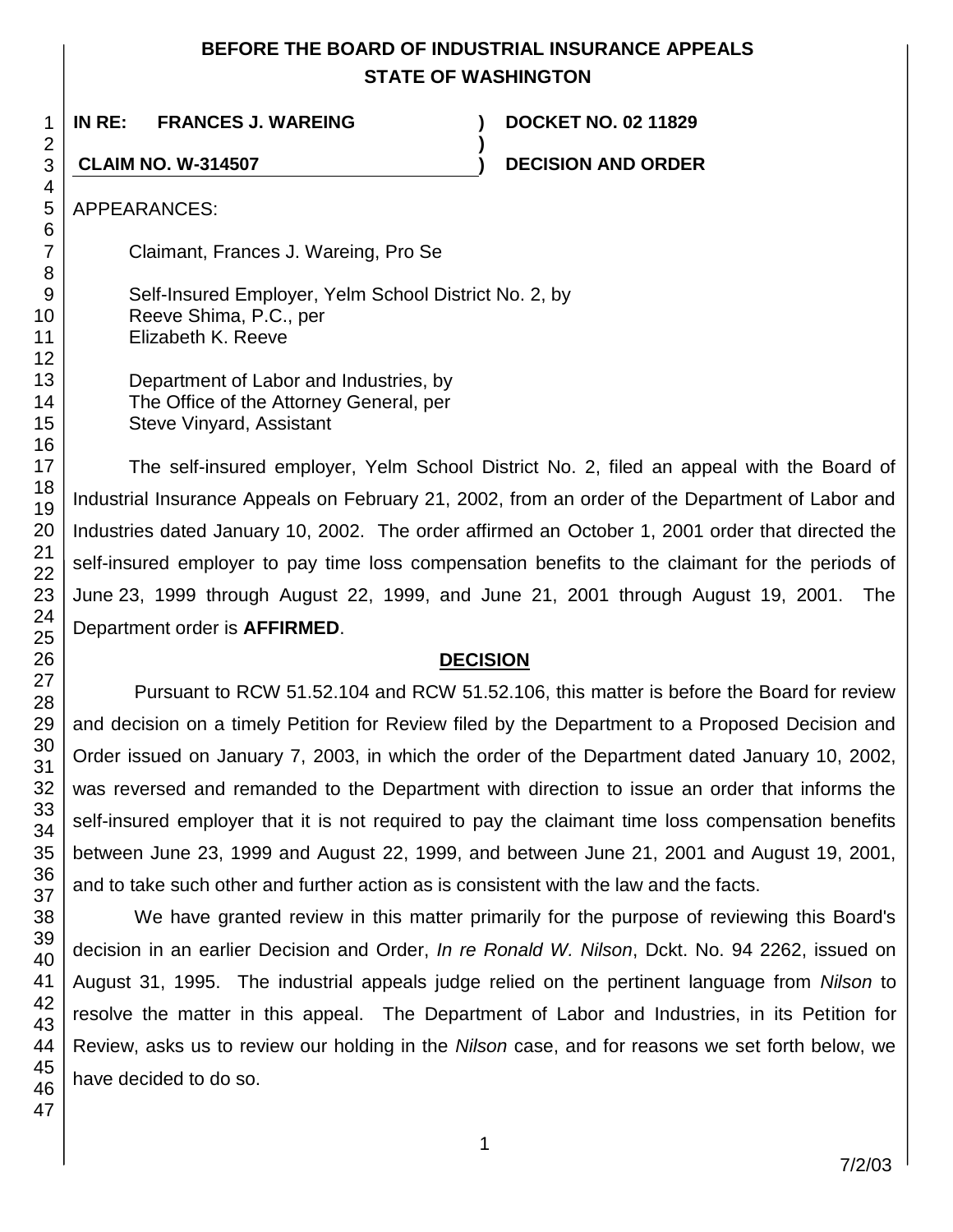3 4 5 6 7 8 9 10 11 12 13 14 15 16 17 18 19 20 21 22 23 24 25 26 27 District), was submitted for a decision on opposing motions for summary judgment filed by the parties. The School District filed its Motion for Summary Judgment on October 4, 2002, and the Department filed a Counter Motion for Summary Judgment on October 28, 2002. We agree with the industrial appeals judge that the materials submitted by the parties present no issue of material fact and that resolution of the issue raised involves a question of law. We incorporate by reference the discussion and legal authority referenced in the Proposed Decision and Order regarding the resolution of appeals by means of summary judgment. In terms of deciding this appeal, we rely upon the materials submitted by the parties with their respective motions. The School District submitted: (1) the Declaration of Arnie Arksdall; (2) the Declaration of Kelly Early, and included Exhibit A, a July 19, 1999 letter to the claimant from Nancy Brannon; Exhibit B, a July 5, 2001 letter to the claimant from Kelly Early; and Exhibit C, a July 16, 2002 letter from Marti Fitzgerald-Spike; and (3) the Declaration of Christine Diklich, and included Exhibit A, a single page from the claimant's collective bargaining agreement pertaining to payment of wages. The Department, in its Counter Motion for Summary Judgment, submitted the declaration of the claimant, Ms. Wareing, dated October 21, 2002, and received by the Board on October 28, 2002. The School District filed a reply to the Department's materials on October 30, 2002, and a supplemental brief on November 21, 2002. The supplemental brief contained the second declaration of Christine Diklich.

A hearing on the motions for summary judgment was held on November 25, 2002, at which time the parties entered into several factual stipulations. These stipulations are as follows: (1) the claimant was physically unable to work because of her occupational disease between June 23, 1999 and August 22, 1999, and between June 21, 2001 and August 19, 2001; (2) the claimant worked for the self-insured employer for 27 years; (3) the claimant did not engage in extra work during the middle parts of any of her summer breaks from the School District; (4) the claimant did perform some extra work for the self-insured employer immediately after the end of the school year and immediately before the start of the school year; and (5) the parties agree there was not any issue of material fact.

Procedurally, this appeal by the self-insured employer, Yelm School District No. 2 (School

As was the case with our industrial appeals judge, we have considered all of the declarations and materials in support of the motions for summary judgment, the factual stipulations listed herein, and the arguments of the parties as contained in the Board record in rendering our decision. Although the parties stipulated that there was no issue of material fact, we find that such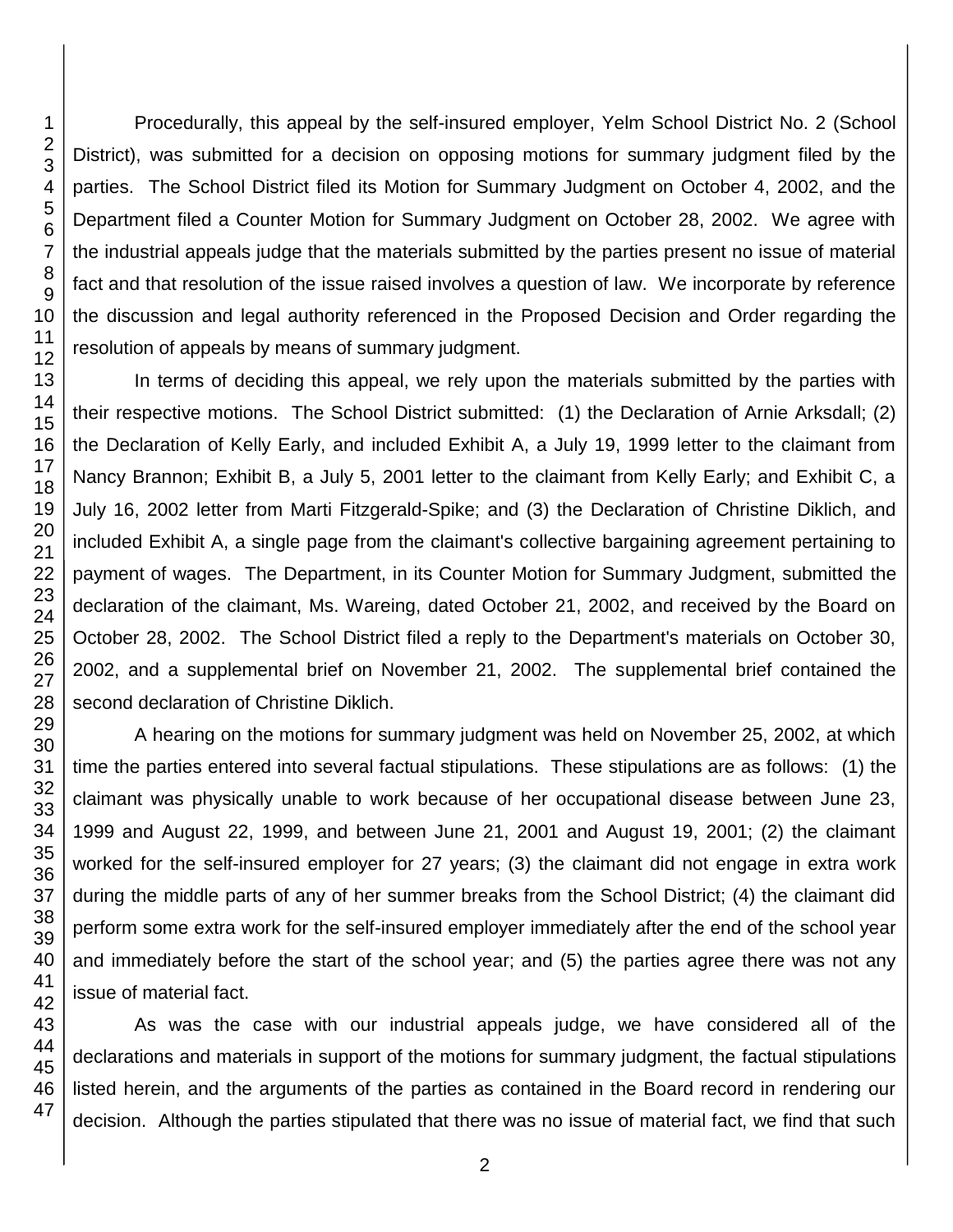a statement merely means that they are not disputing the accuracy of the factual statements submitted to the Board. It is the role of the trier of fact to determine if there are disputes as to material issues of fact.

Ms. Wareing sustained an occupational disease to her right arm during the course of her employment with the Yelm School District. Ms. Wareing had been employed as a baker in the food service department of the School District for 27 years. Normally, she worked 190 days during the school year, although the wages for the work she performed were spread over the 12-month period. Thus, Ms. Wareing's work pattern is similar to other individuals who work for the public schools. She works during the school year and has no employment with the School District during the core summer months. Ms. Wareing's last day of work in 1999 was June 21. Her occupational disease condition was manifest or symptomatic by June 22, 1999. According to the stipulation of the parties, she was unable to engage in reasonably continuous employment due to the residuals of her occupational disease between the dates of June 23, 1999 and August 22, 1999. Evidently, she was able to return to work during the following school term and commenced employment on August 23, 1999. The parties also stipulated that Ms. Wareing was unable to engage in employment due to the residuals of her occupational disease during the summer break period of June 21, 2001 through August 19, 2001.

The School District contends that it should not have to pay Ms. Wareing time loss compensation benefits for the summer break in 1999 and again in 2001. It relies on RCW 51.32.090(6) and our earlier decision in *Nilson*. RCW 51.32.090(6) provides:

> Should a worker suffer a temporary total disability and should his or her employer at the time of the injury continue to pay him or her the wages which he or she was earning at the time of such injury, such injured worker shall not receive any payment provided in subsection (1) of this section during the period his or her employer shall so pay such wages.

The School District argues that because Ms. Wareing received her wages over a 12-month period, she has received a continuation of her wages and is, therefore, precluded from wage replacement benefits by the provisions of RCW 51.32.090(6).

This was the approach accepted by our industrial appeals judge. We reiterate the relevant language from *Nilson* at page 7.

> We also cannot require Morton to pay Mr. Nilson time-loss compensation benefits between June 15, and July 31, 1992. RCW 51.32.090(6) clearly states that an injured worker shall not receive any time-loss compensation benefits for a period during which he is paid the wages he was earning at the time of his injury. There is no doubt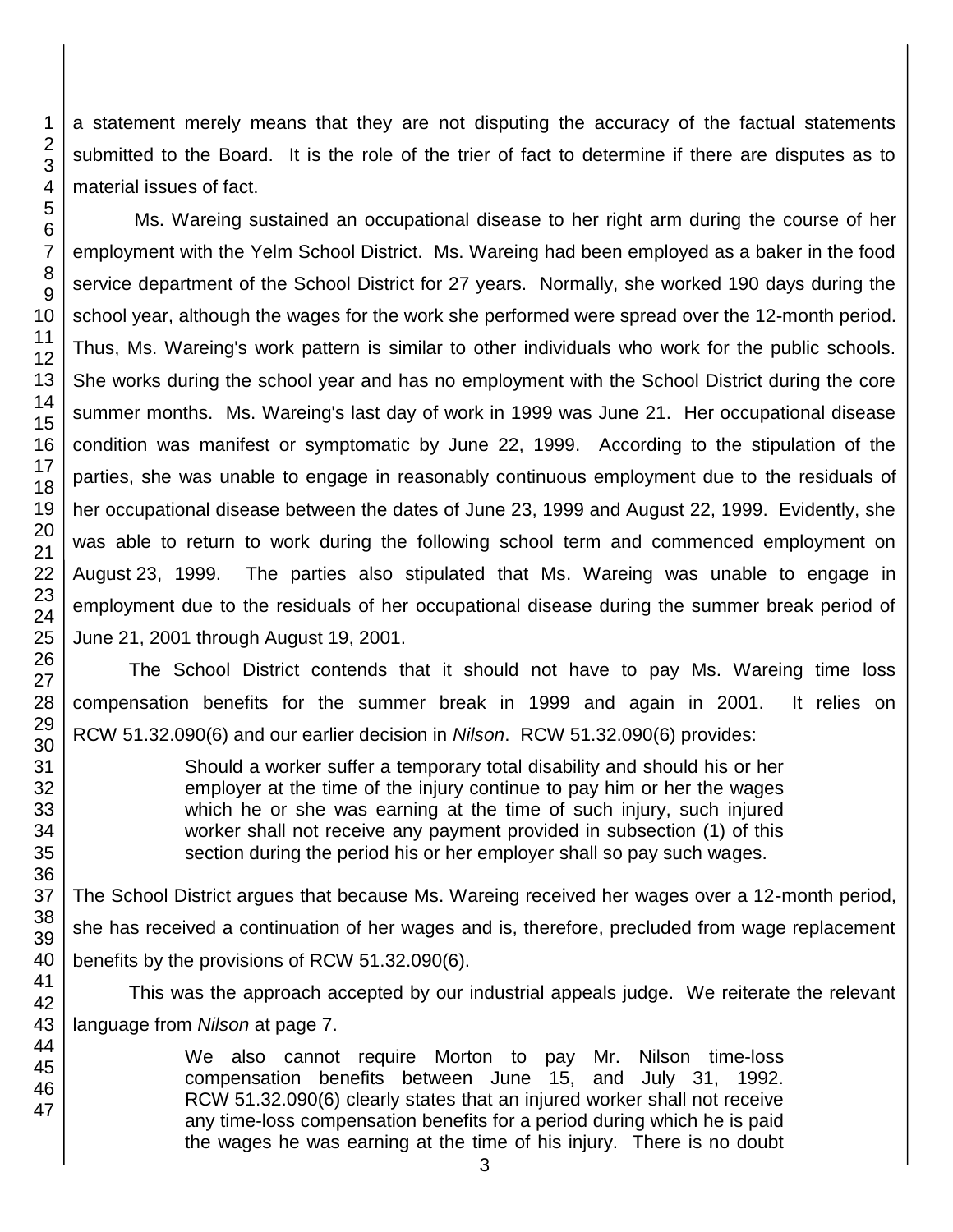that during the summer of 1992, Mr. Nilson was paid the wages he earned when he was injured. Teachers are paid on a year-round basis. Accordingly, even though Mr. Nilson may have been physically incapable of working for six weeks following his knee surgery, we must follow this unambiguous statutory mandate and rule he was ineligible for time-loss benefits during this period.

We have reviewed *Nilson*, and we will address this passage later in this order.

The employer contends that Ms. Wareing lacked the requisite adverse economic impact to be eligible for time loss compensation because she did not normally work during the summer break. In other words, she would not have worked during the summer season even if she had been able to do so. Citing *Kaiser Aluminum & Chemical Corp. V. Overdorff*, 57 Wn. App. 291 (1990), the School District argues that Ms. Wareing's pattern of not working during the summer months is analogous to a voluntary retirement from the work force. RCW 51.32.090(8). Ms. Wareing's "normal" pattern of taking the summers off during the summer months of 1999 and 2001 meant that she suffered no adverse economic impact due to the effects of her occupational disease.

In contrast, the Department argues that the Board's previous application of RCW 51.32.090(6), as set forth in the *Nilson* case, is incorrect. The Department asserts that the money received by Ms. Wareing from the School District during the summer months was for work already performed, thus it was a **prorated wage** as opposed to a **continuation of a wage**. The Department also contends that Ms. Wareing had not voluntarily retired within the meaning of RCW 51.32.090(8). The Department's principal argument here is that Ms. Wareing cannot be determined to have voluntarily retired unless she was physically able to work and chose not to do so. *Weyerhaeuser Co. v. Farr*, 70 Wn. App. 759 (1993).

In reviewing the position and arguments presented by the parties, we are inclined to agree with the Department that our previous decision in *Nilson* was erroneous. We agree that Ms. Wareing's salary is best viewed as a prorated payment rather than a voluntary continuation of wages by the employer. Based on the documents and exhibits presented to us, it is apparent that the School District was obliged to pay Ms. Wareing all the money she was owed under the contract for the school year, irrespective of whether she obtained employment during the summer months. This was a contractual obligation for work already performed.

We understand RCW 51.32.090(6) to apply to those situations where an employer voluntarily continues to pay an injured worker's wages during a period of time when the worker would otherwise be entitled to receive temporary total disability benefits. Under such circumstances, the worker is not entitled to windfall by receiving duplicate benefits in the form of both wages and time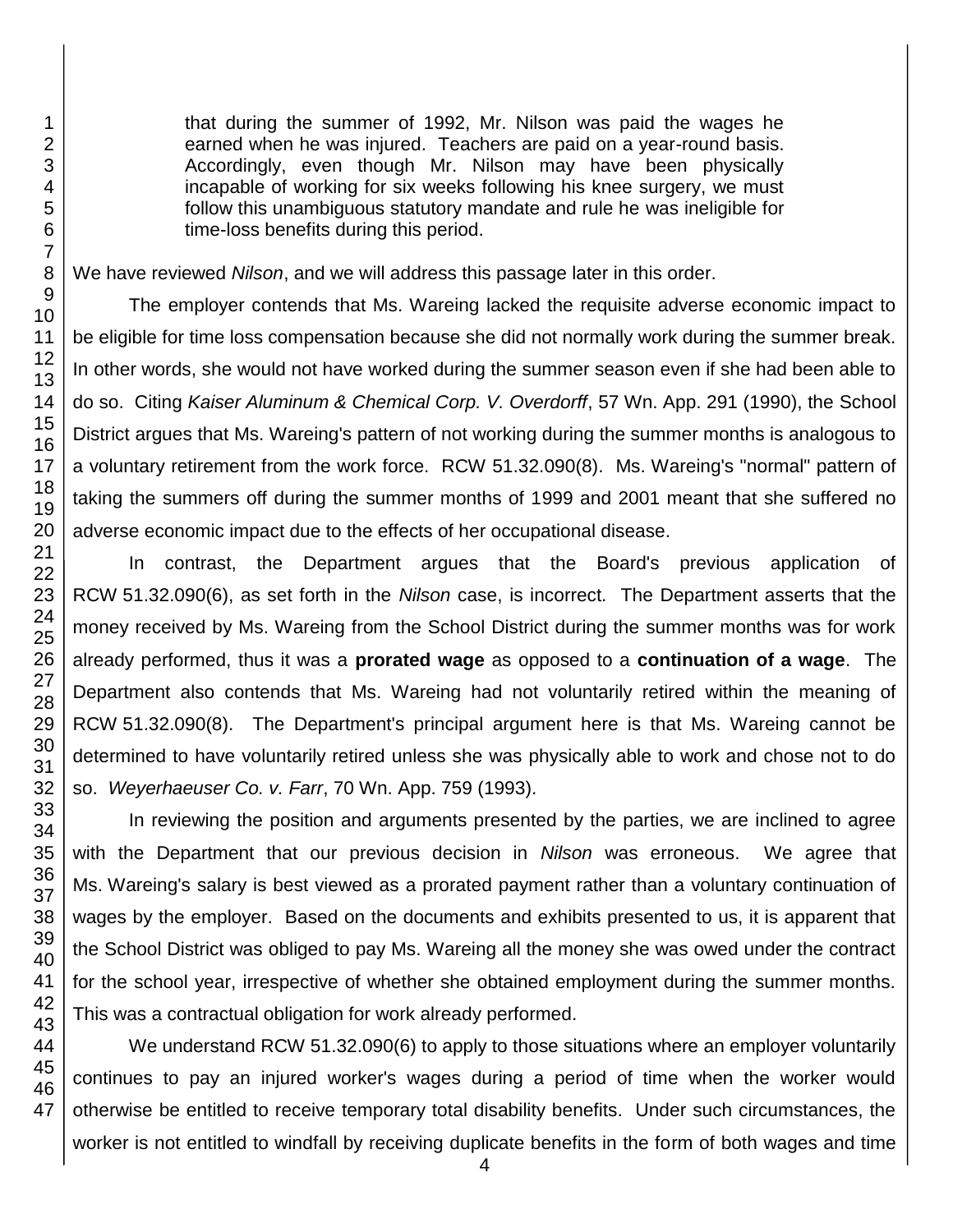loss compensation. The emphasis here, however, is a continuation of wages when the employer chooses to extend such benefits, without regard to whether the worker has or will perform work for such wages. We believe that the facts in Ms. Wareing's case do not establish a "continuation" of wages, but rather a prorated payment of wages.

Our review of the matter is influenced by several factors. First, the money paid to Ms. Wareing appears to be in the nature of a debt or obligation for services already performed. The School District was required to pay Ms. Wareing even if she had elected to obtain summertime work. Indeed, she was free to work for other employers during the summer. Implicit in RCW 51.32.090(6) is the concept that the continuation of wages is not associated with any work performed by the worker for the employer. Here, the work had been performed, and the wages were being paid over an extended period of time as required by contract. Wages were simply not continued within the context and meaning of the statute.

Second, we agree with the Department that there is a potential for differential treatment of workers essentially in the same situation. As noted above, Ms. Wareing was free to seek employment during the summer periods. This would not have affected the money she was owed by the School District for work previously performed. Indeed, had Ms. Wareing elected to seek and obtain work during the summer months, any wages she earned by such employment would have been included in the calculation of her time loss compensation rate. This result would be more obvious in the situation where a worker in Ms. Wareing's situation received wages only during the period that the work was performed. However, to call Ms. Wareing's pay a continuation of wages is making a distinction where there is no difference. She should not be penalized just because her pay is extended over a longer period time. If we were to follow the School District's position and our own earlier decision in *Nilson*, workers such as Ms. Wareing would be precluded from receiving time loss compensation benefits, while workers who received payment on a different basis would not only be able to obtain time loss compensation, but could increase the rate of time loss compensation by working during the summer months.

Our industrial appeals judge was, of course, correct in citing *Nilson* in issuing the Proposed Decision and Order. Although *Nilson* is not a designated significant decision of the Board of Industrial Insurance Appeals, it is entirely appropriate to cite any prior Board decision that would help guide the parties in resolution of matters on appeal. It is our obligation to ensure consistency in all our rulings, irrespective of whether they are designated as one of our significant decisions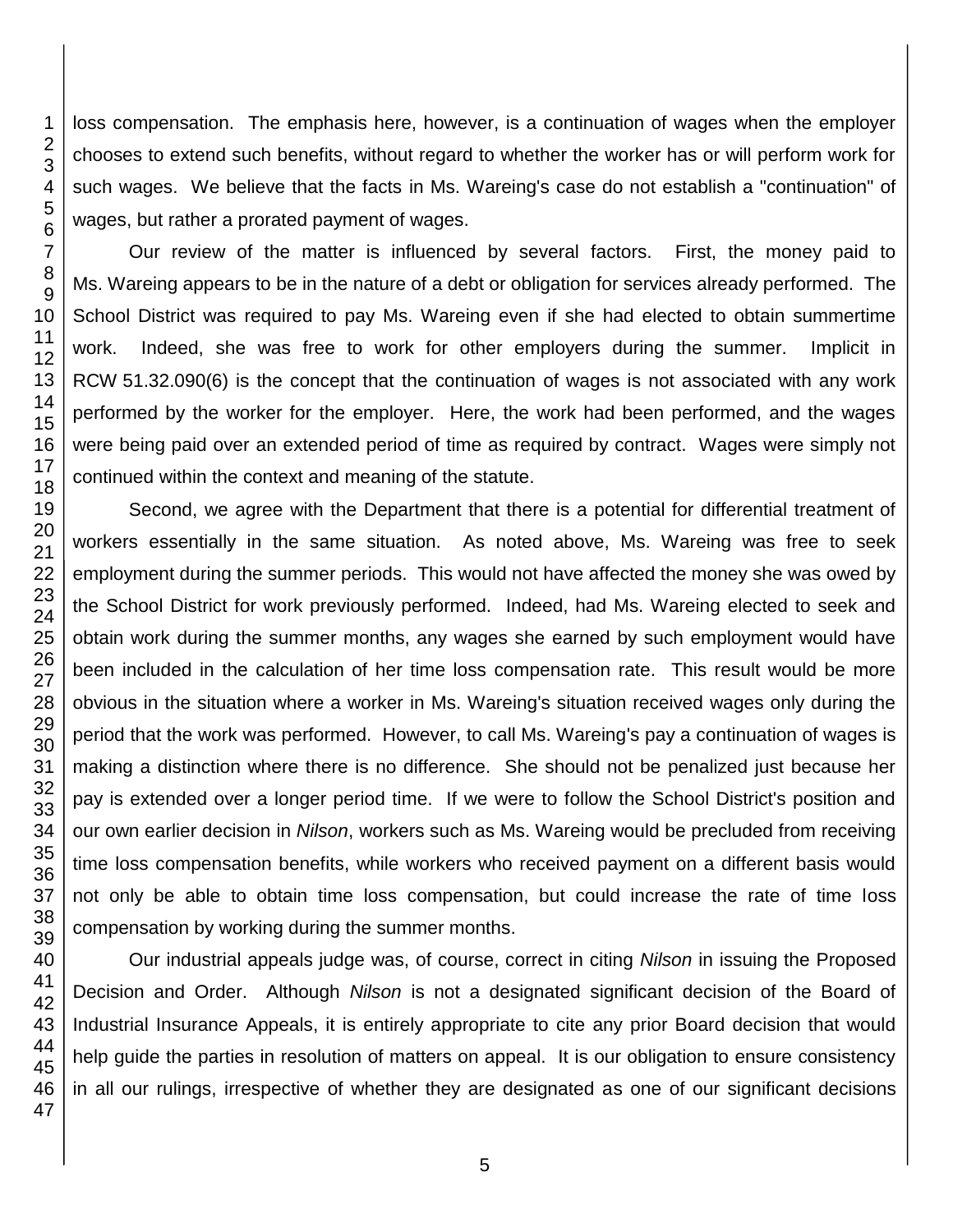published in accordance with RCW 51.52.160. *In re Diane Deridder*, Dckt. No. 98 22312 (May 30, 2000). We also note that it is both the responsibility and prerogative of the Board to review decisions based upon subsequent legal authority and different factual patterns to ensure that our application of the law is not only consistent, but also correct. Insofar as our decision in *Nilson* is concerned, we believe that it was incorrect and that RCW 51.32.090(6) should not be used to prevent the payment of wage replacement or time loss compensation benefits under those circumstances where wages have been prorated and are paid over a period of time beyond the period for which the services have been rendered. To this extent, we overrule the *Nilson* decision.

We also agree with the Department that there is insufficient evidence to establish that Ms. Wareing had voluntarily retired within the meaning and application of RCW 51.32.090(8) and within the meaning of the *Overdorff* decision. Essentially, the School District argues by analogy that Ms. Wareing had "retired" during the summer breaks between school years in that she had not typically sought employment during this period of time. The School District contends that Ms. Wareing was like a retired person because she suffered no economic loss, as she did not seek alternate forms of employment during the summer. The parties agreed that Ms. Wareing was unable, due to the residuals of her occupational (work related) disease, to work during the summers of 1999 and 2001. Because Ms. Wareing could not be employed due to the effects of her injury, she was not in a position to choose whether to be employed or not. RCW 51.32.090(1) provides that: "[w]hen the total disability is only temporary, . . . [time loss] payments . . . **shall** apply, so long as the total disability continues." (Emphasis added.) The first issue presented by the statute in determining when to pay time loss compensation benefits is the status of temporary total disability. An injured worker is entitled to time loss compensation benefits for as long as the worker is undergoing treatment, and has not been at least partially restored to the capacity to perform some reasonably continuous employment. *Hunter v. Bethel School District*, 71 Wn. App. 501 (1993); *Oien v. Department of Labor & Indus*., 784 Wn. App. 566 (1994). The statutory mandate is clear that until the temporary total disability status has terminated, time loss compensation benefits shall apply.

We acknowledge that Ms. Wareing did not typically seek employment during the summer break from her school-year duties. In spite of the fact that she normally did not work summers, we deem it unduly speculative to find that she would not have chosen employment on a voluntary basis during these periods of time. We distinguish Ms. Wareing's situation from the *Overdorff* case and other similar cases because there is no evidence of actual retirement during the period of claimed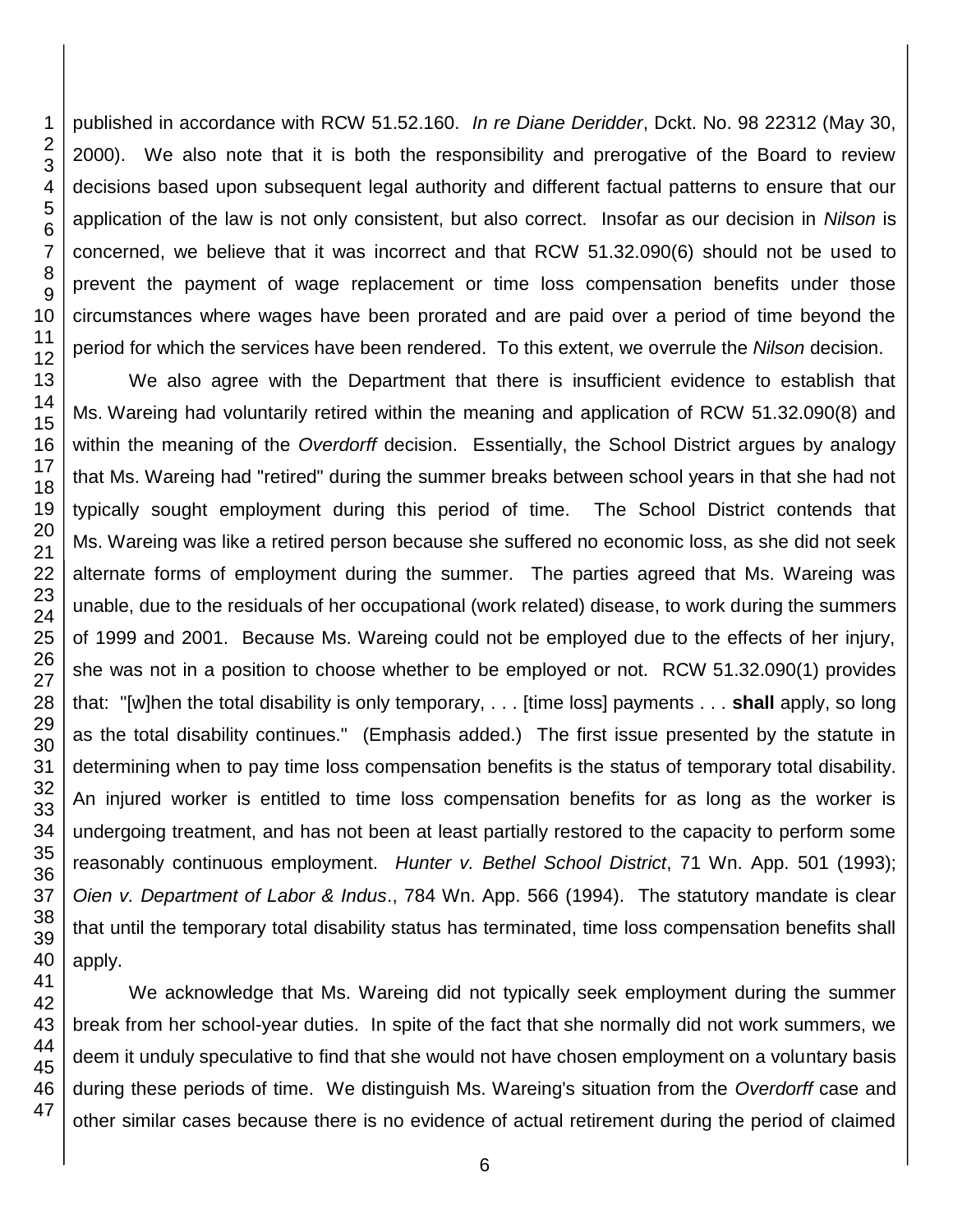time loss compensation. In spite of her prior pattern, it is absolutely clear that she was precluded from even the possibility of working during the time that she was temporarily totally disabled. The standard in applying temporary total disability benefits is not whether there is economic loss, but whether the person was temporarily totally disabled. To say that Ms. Wareing is not entitled to time loss compensation during the summer periods of 1999 and 2001, because she would not have suffered an economic loss during these periods, would be to add an element of analysis to the statute that does not now exist and would be unduly speculative.

In summary, we believe that Ms. Wareing was entitled to wage replacement or time loss compensation benefits between the period of June 23, 1999 and August 22, 1999, and between the period of June 21, 2001 and August 19, 2001. Such a result does not constitute a windfall or a double payment to Ms. Wareing. Assuming, hypothetically, that all her wages had been paid during the school year and not prorated, she would clearly have received time loss compensation for as long as she was temporarily totally disabled. Further, had she typically sought employment during the summer months, she would have been entitled to have averaged those wages with her School District wages for the purpose of computing her time loss compensation under RCW 51.08.178(2), *Minturn v. School Dist. No. 401 Pierce County*, 83 Wn. App. 1 (1996), *Double D Hopp Ranch v. Sanchez*, 82 Wn. App., *Double D Hopp Ranch v. Sanchez*, 133 Wn. 2d 1001 (1997).

We agree with our industrial appeals judge that summary judgment is appropriate based on the facts and stipulations of the parties and that there is no dispute as to a material issue of fact. We disagree only to the extent that we reverse our prior decision in *Nilson* and affirm the Department's order of January 10, 2002, which affirmed the earlier order of October 1, 2001, awarding time loss compensation for the periods June 23, 1999 through August 22, 1999, and for the period June 21, 2001 through August 19, 2001. We also affirm the other provisions of the order dated October 1, 2001.

#### **FINDINGS OF FACT**

1. On July 14, 1999, the Department of Labor and Industries received an application for benefits that alleged an occupational disease condition having occurred to the claimant's right arm due to the distinctive conditions of her employment with the self-insured employer, Yelm School District No. 2. On September 13, 2000, the Department issued an order that allowed the claim as an occupational disease with a date of manifestation of June 22, 1999.

On August 3, 2001, the claimant made protest to the Department that she had been denied disability benefits. On October 1, 2001, the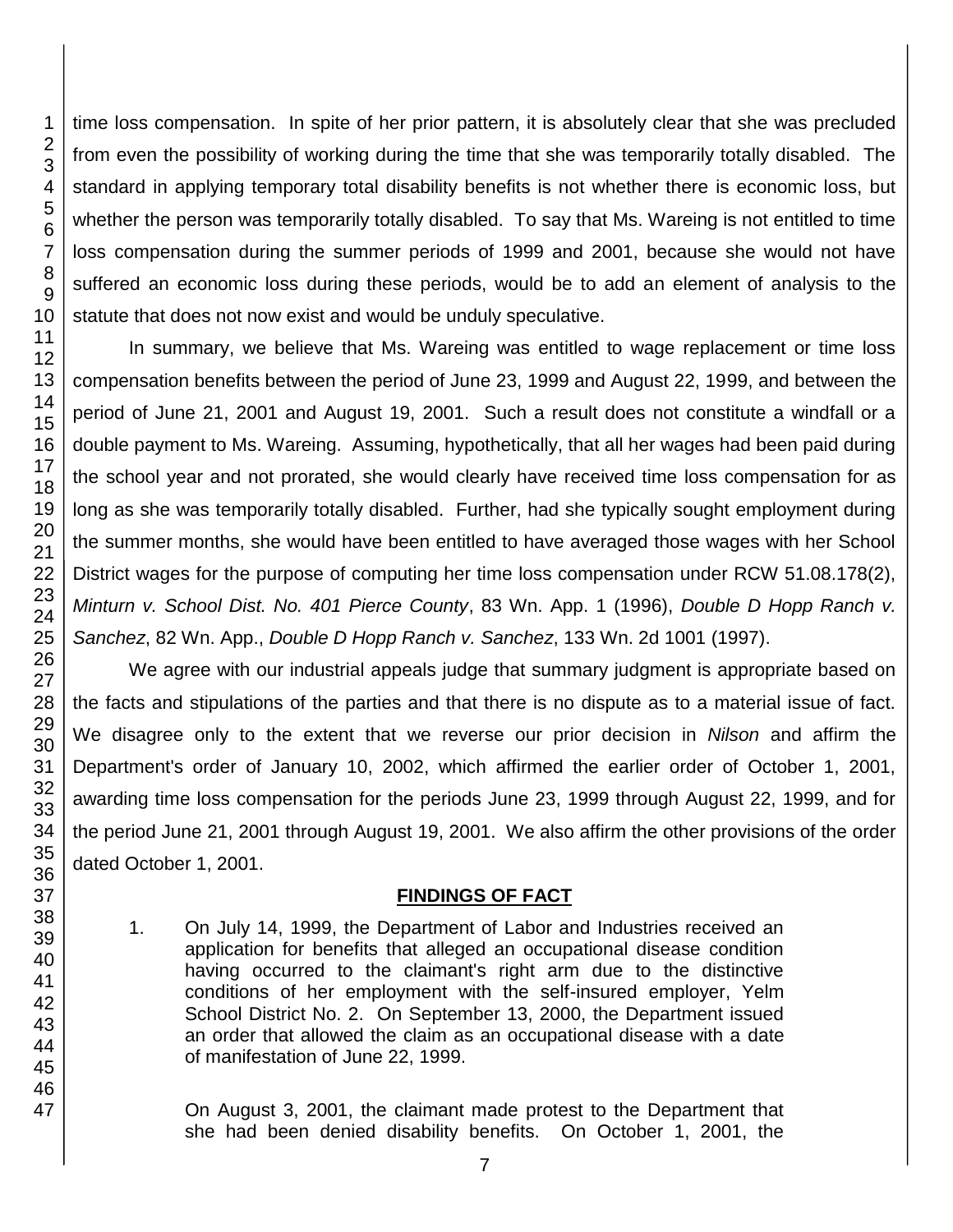Department issued an order that established the claimant's time loss compensation rate, and directed the SIE to pay time loss compensation benefits from June 23, 1999 through August 22, 1999, and from June 21, 2001 through August 19, 2001. On November 29, 2001, the self-insured employer protested the Department order dated October 1, 2001. On January 10, 2002, the Department issued an order that affirmed the order dated October 1, 2001. On February 21, 2002, the self-insured employer filed a Notice of Appeal to the Department order dated January 10, 2002, with the Board of Industrial Insurance Appeals. On April 2, 2002, the Board issued an order that granted the appeal and assigned it Docket No. 02 11829.

- 2. On or about June 22, 1999, Frances J. Wareing sustained an occupational disease condition to her right arm due to the distinctive conditions of her employment with Yelm School District No. 2.
- 3. Between June 23, 1999 and August 22, 1999, and between June 21, 2001 and August 19, 2001, the claimant was a totally and temporarily disabled worker due to the residual impairment that was proximately caused by her occupational disease condition that became manifest on or about June 22, 1999.
- 4. Ms. Wareing worked for the School District for approximately 27 years as a baker. The claimant normally worked for the school district during the school year, and she would sometimes perform extra work one or more days just prior to the start of the school year, and one or more days just after the school year was finished. Ms. Wareing did not work for her employer, or any other employer, during the summer months.
- 5. The claimant was paid for her work with the Yelm School District for work performed during the normal school year. Pay for this work was prorated on a 12-month basis. Pay received at the conclusion of the school year was for work already performed and did not constitute a voluntary continuation of wages by the self-insured employer.
- 6. Ms. Wareing had not voluntarily retired from the work force during the period June 23, 1999 and August 22, 1999, and between June 21, 2001 and August 19, 2001.

# **CONCLUSIONS OF LAW**

- 1. The Board of Industrial Insurance Appeals has jurisdiction over the parties and the subject matter of this appeal.
- 2. The claimant, Frances J. Wareing, was a temporarily totally disabled worker within the meaning of RCW 51.32.090, between the dates of June 23, 1999 and August 22, 1999, and between the dates of June 21, 2001 and August 19, 2001.